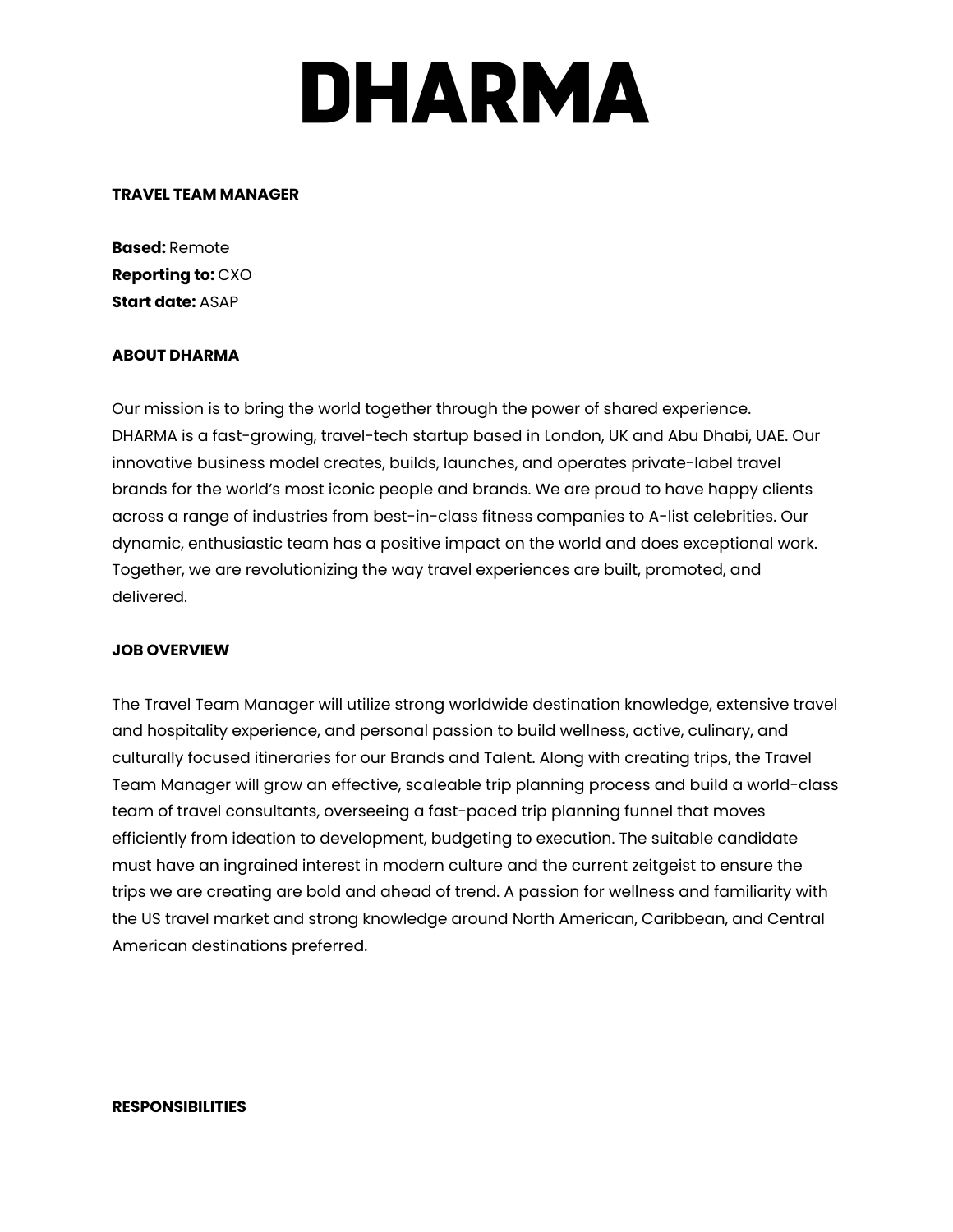# **DHARMA**

- Build and oversee the development of scalable, market-ready trip product moving from ideation and planning, to budgeting, client approval, and departure
- Build strong trip planning processes and utilize new technologies to create efficiencies at every stage
- Recruit, manage, develop professionally, and inspire a world-class trip planning team
- Expertly manage the client experience ensuring satisfaction, loyalty, and retention
- Prepare and oversee the development of highly polished written documentation, including itineraries, planning timelines, hotel descriptions, sales sheets, and more
- Oversee varied brand portfolios to ensure consistency and quality across diverse categories
- Prepare and oversee the development of detailed trip budgets, making recommendations for trip pricing
- Leverage existing relationships and grow worldwide network of best-in-class vendors; hotels, transportation, meals, trip leaders, and DMCs
- Support in development and enrichment of our curated supplier database
- Review all trip feedback for constant improvement and provide detailed post-trip reporting

# **QUALIFICATIONS**

- 2+ years of experience in a high-volume trip planning role group travel preferred
- Sophisticated international traveler with impeccable taste
- Extensive on-the-ground knowledge of regions and countries worldwide
- Self-motivated and tenacious, possessing of an entrepreneurial spirit, ability to take bold initiative, and desire to exceed expectations
- Gifted storyteller who understands the power of utilizing narrative in creating transformative experiences
- Ability to manage multiple planning projects simultaneously across highly diverse categories, from sport to fashion, cannabis to art
- Meticulous organizational skills, high attention to detail, and the ability to multitask
- Impeccable written communication skills and the ability to craft compelling trips copy that engages and delights
- Strong interpersonal skills, experience managing cross-cultural and geographically dispersed teams, and possessing a strong ability to motivate others
- Solid financial management skills and experience managing complex budgets